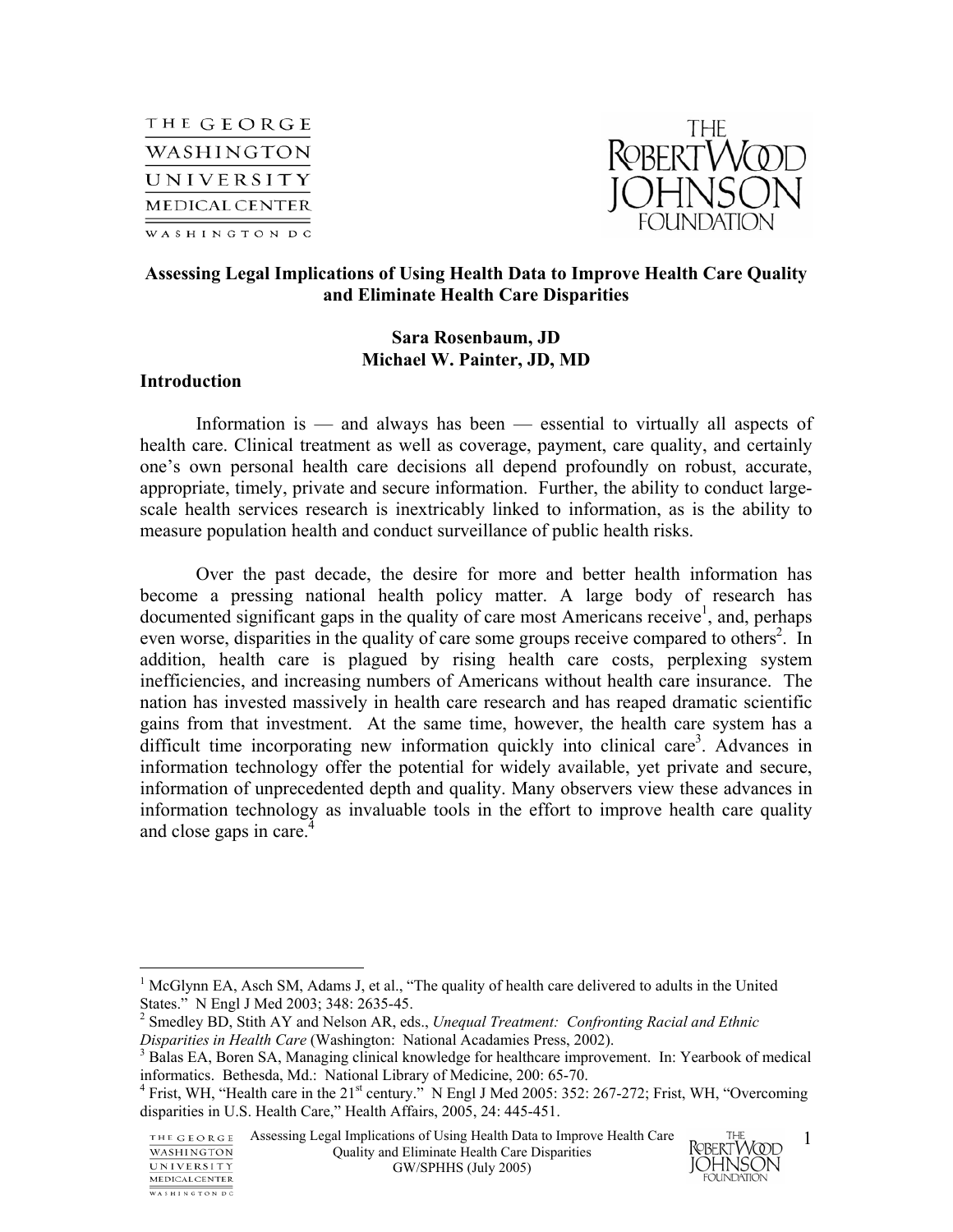A series of seminal reports issued by the Institute of Medicine between 1999 and 2003 moved the field of health care quality in two critical respects.<sup>5</sup> First, the IOM studies underscored the potential for information technology to reduce patient error and promote health quality. Second, the IOM drew a basic link between the concepts of health care quality and health care disparities based on race, ethnicity, and other personal characteristics unrelated to the need for, or clinical appropriateness of, health care. In these reports, the IOM called for a national investment in patient and population-based health information systems as a principal means of more effectively addressing issues of health care quality and health care disparities.

The IOM's emphasis on technology advances to improve health care quality is consistent with the evolution of medical care generally. Indeed, the use of technology innovation to identify and address major societal problems is as old as organized society itself. Equally as old, of course, is resistance to change. This resistance often increases exponentially when the short term costs are potentially enormous, and the risks associated with change, not inconsiderable, and professional customs and traditions, are heavily entrenched. Indeed, stakeholder interests in avoiding this complex transformation in health care to an information age can easily obscure the goal: more equitable and higher quality of health care for the nation. Indeed, as information becomes more available — and thus more central to our concept of health care quality the liabilities associated with failing to properly use health information can rapidly eclipse those that arise in any innovation-driven undertaking.

In spite of the potential for health information to improve health care quality and reduce gaps, the American health care sector invests significantly less, indeed almost fifty percent less, in information technologies than do other sectors of the economy.<sup>6</sup> The question is why. In the face of slowed progress, it is increasingly apparent that the legal environment for health information – both the actual environment and how it is perceived – plays a major role in the adaptation of health care to the promises and potential of electronic health information.

The law itself can both advance change and impede it. This tendency on the part of law to slow change is particularly evident in health care, where the nation's legal system is almost as complex as health care itself. This legal complexity is a function of policymakers' efforts to balance a range of competing interests: the rights of patients and their expectations of privacy; the autonomy and authority of health professionals; a market-based economy dominated by the buying and selling of health care; and the delicate balance of federal and state powers over health care quality, financing and accountability. No aspect of health care offers a better example of the challenges inherent in balancing these interests than the collection, management, disclosure and reporting of health information. For decades, questions related to personal health

1

WASHINGTON PC



<sup>5</sup> Institute of Medicine, *Crossing the Quality Chasm: A New Health System for the 21st Century* (2001). Washington, DC, National Academy Press; Institute of Medicine. 1999. *To Err is Human* (National Academy Press, Washington D.C.).

<sup>&</sup>lt;sup>6</sup> Bates DW, "The quality case for information technology in healthcare," BMC Med Inform Decis Mak 2002: 2-7.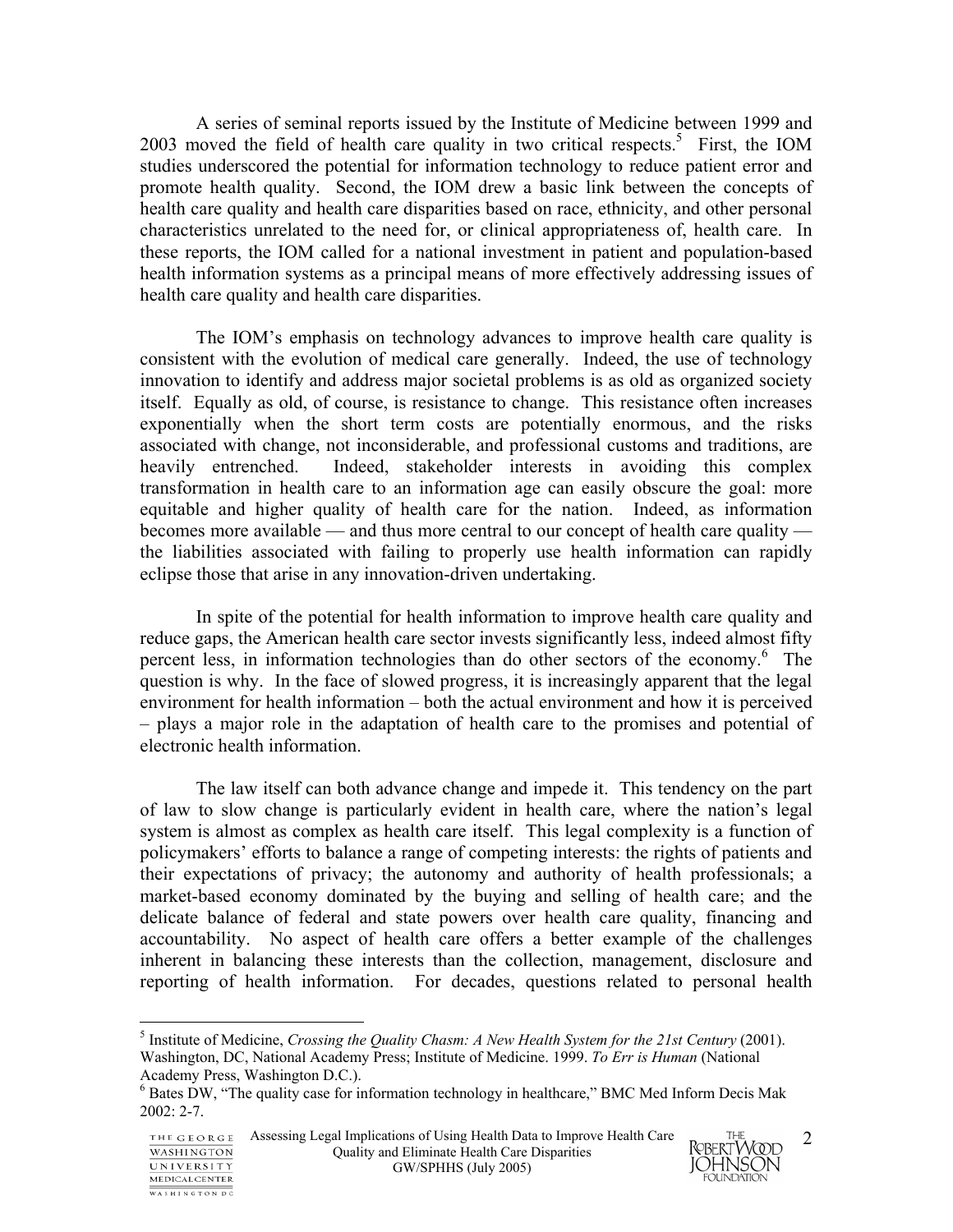information have roiled legislatures and courts alike. Now that health care is entering an age of automated mass collection, production, and application of information, these longstanding legal issues are reemerging in new, and in some cases, amplified form.

Reforming laws to accommodate major social change is further complicated by the nature of law itself. Law can best be understood as a collection of formal and collective statements regarding a society's basic values and beliefs.<sup>7</sup> When multiple and competing social, economic, and political forces are at work, the result can be a series of contentious and unsettling debates regarding which interests will be paramount in a changing legal system. As a result, it is inevitable that significant changes will produce significant legal battles, as society adjusts the legal system to encourage and support desirable advances.

The clash between systems change and the law is a longstanding and familiar theme in health care. Indeed, there exists perhaps no stronger example than the dramatic expansion of medical malpractice liability for substandard medical care. This liability expansion flowed in large part from the health care technology revolution that took place over the first half of the  $20<sup>th</sup>$  century.<sup>8</sup> The backlash against this expansion continues today, as the judicial and legislative branches of government grapple with limits both on medical liability, as well as on the right of patients to pursue individual recovery for alleged acts of medical negligence.

With the generation, production, and transmission of vast quantities of patient health information over far-flung systems designed to buy and sell health care, the legal challenges fall into two basic categories. The first concerns the design, implementation and operation of the technology needed to support the information technology enterprise. The second has to do with the enormous range of potential legal issues that arise simply because of the burgeoning quantity and availability of personal health information. Only a fraction of these potential issues relates directly to privacy and security; indeed, of greater significance may be the potential for legal accountability when a very large, very detailed body of health information becomes accessible to scrutiny. Concerns over the legal accountability that may flow from greater information may become even more acute if there are concerns about the legalities or potential liabilities of collecting the information in the first place.

The greatest challenge probably lies with the attempt to balance the interests of those who favor broad legal access to information against those who want access curbed. The fundamental irony, moreover, is that the very same forces that in certain contexts want broad access – consumers, patients, health care companies, insurers and health plan administrators, and governments – also want to curb access in other situations in which their interests are not, in their view, advanced by disclosure and information sharing. Understanding and addressing the range of emerging legal issues as health care moves

 $\overline{a}$ 

WASHINGTON DC



Lawrence M. Friedman. 2002. *Law in America* (Modern Library ed., NY).

Rosenbaum, S., "The Impact of United States Law on Medicine as a Profession," JAMA 2003: Vol. 289 No. 12.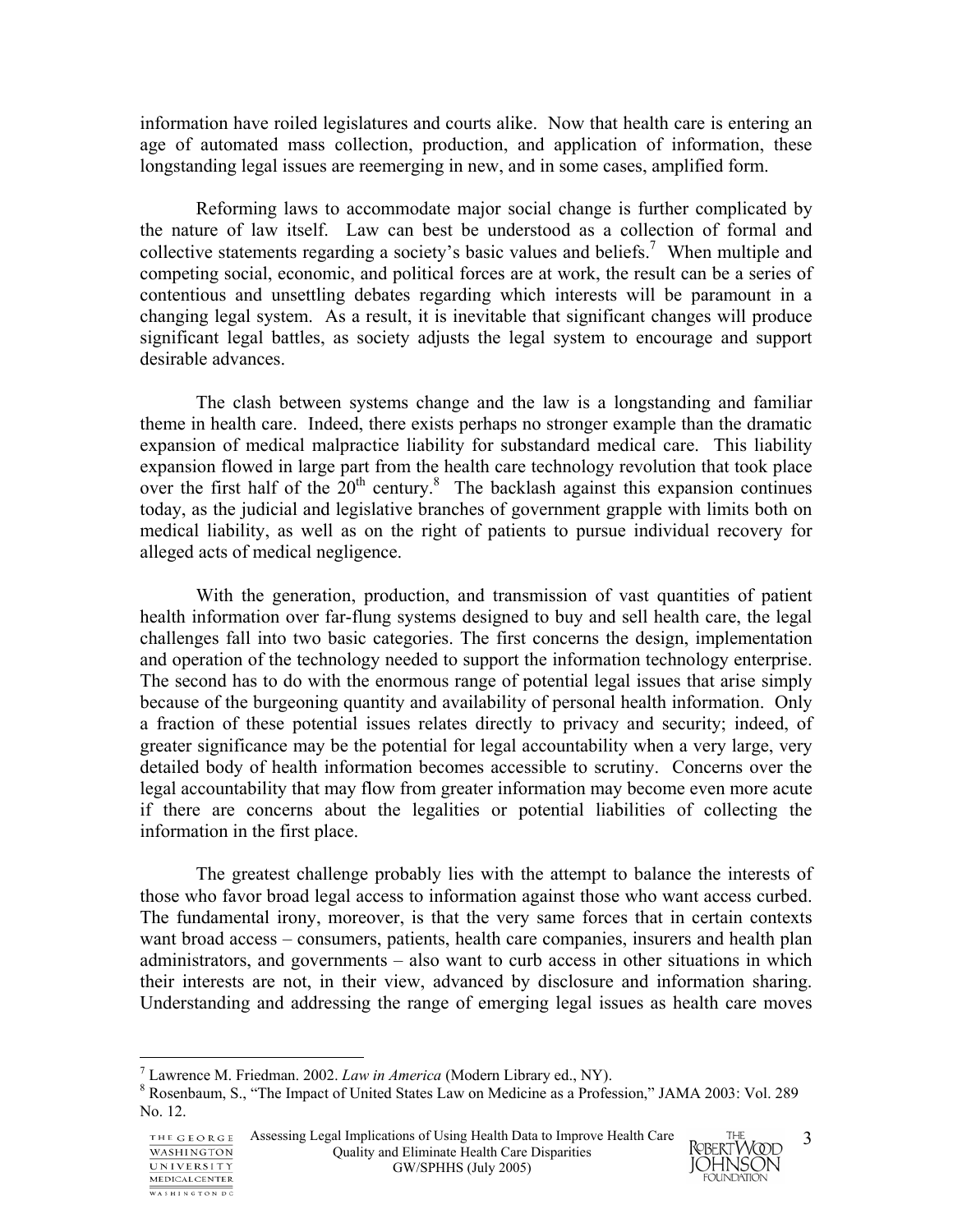into an information age is essential. At the same time, in order to resolve these issues society must be prepared to balance numerous, potentially competing interests.

# **Early Findings from The Robert Wood Johnson Foundation Project to Assess the Legal Implications of Using Health Data to Improve Care Quality and Eliminate Health Care Disparities**

In 2004 the Robert Wood Johnson Foundation awarded a grant to the George Washington University School of Public Health and Health Services to undertake an initial exploration of the legal environment for health information. The grant had a twofold purpose: (1) to identify the range of legal issues arising from expanded use of data to address quality and disparity matters; and (2) to formulate legal interventions that might lessen or remove these barriers. This summary of the project's initial findings, undertaken through research and a lengthy series of consultations with experts, is also available in longer form.<sup>9</sup>

# Legal Issues in Health Information

1

WASHINGTON DC

For well over a hundred years,<sup>10</sup> personal health information has raised legal questions. This longstanding link between health information and law has been particularly visible in a privacy context. The arrival of electronic information technology has inevitably triggered even more intense debate given the sheer volume and extent of available information.<sup>11</sup> Interestingly, stakeholders raise these concerns even though electronic systems may, in fact, increase information safety and security.

 The legal issues linked to health information extend well beyond questions about unlawful information access and use. The GW project, in consultation with health information and legal experts, identified a series of major issue categories that arise from the use of health information. These categories, identified below, are understood by experts to exist regardless of whether health information is stored, disclosed or transmitted in electronic form, even though the volume and speed of information as a result of technology intensifies the importance of legal resolution:

1. Under what circumstances is it lawful to collect, store, use, and disclose information about the racial and ethnic characteristics of health plan members and health care patients?



 $9$  The full analysis can be found at: Rosenbaum, S. et al., "Charting the Legal Environment of Health Information," The Robert Wood Johnson Foundation, May 2005.

<sup>10</sup> For an extremely helpful article tracing the history of privacy law in numerous contexts, *see* Daniel Solove, "The Origins and Growth of Information Privacy Law", 748 PLI/PAT 29 (June 2003).

<sup>11</sup> *See* Paul M. Schwartz, *Privacy and the Economics of Personal Health Care Information*, 76 Texas L. Rev. 1 (1997); Paul T. Kostyack, "The Emergence of the Health Care Information Trust," 12 *Health Matrix*  393 (Summer 2002); Daniel Solove, *Access and Aggregation, Public Records, Privacy, and the* 

*Constitution,* 86 Minn. L. Rev*.* 1137, 1140 (2002); Daniel Solove, "The Origins and Growth of Information Privacy Law," 748 PLI/PAT 29 (June 2003).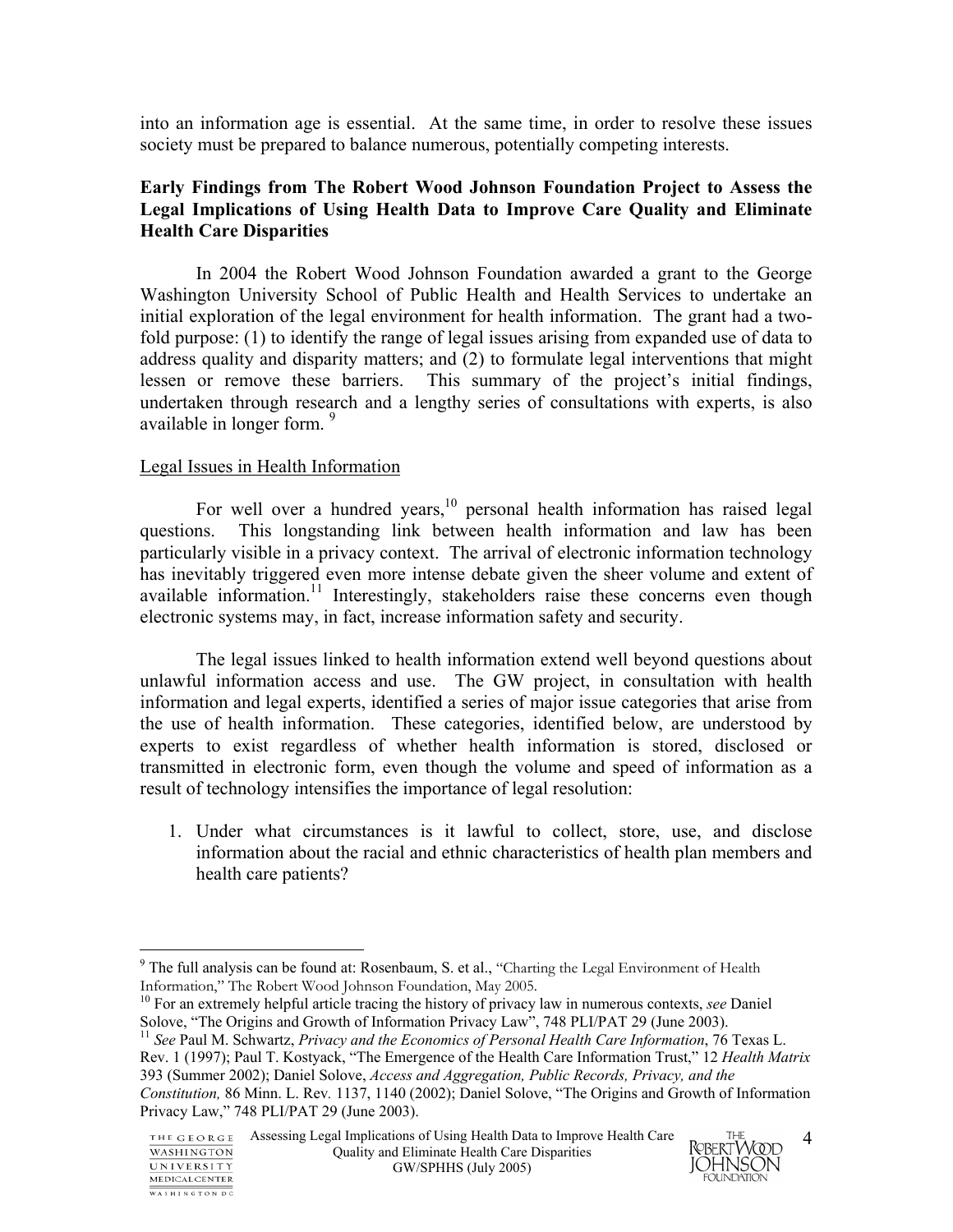- 2. Who owns health information, the consumer, provider, clinic or hospital? When must the owner of the health information provide access to others?
- 3. When is it proper to disclose patient information to third parties, particularly in the case of sensitive information such as psychiatric treatment notes?
- 4. Under what circumstances can or should the government compel the collection and reporting of personal health information?
- 5. Under what circumstances should health insurers and payers have the power to compel the collection and disclosure of health information as a condition of payment or performance measurement?
- 6. Should liability exist when payers and providers fail to use information to improve quality or reduce disparities, and under what circumstances should private litigants have legal access to data?
- 7. Should government have access to stored health information for law enforcement purposes, ranging from criminal prosecution under state and federal law to enforcement of civil rights laws barring discrimination?
- 8. Under what circumstances can health information be used for biomedical, behavioral, and health services research, and what types of conflict of interest notices must health care systems provide when personal information is to be used in research?
- 9. The project also identified a ninth category of legal questions that arises as a result of the health information industry itself: how should the law change to both encourage and accommodate the growth and rapid diffusion of new market technology and what conditions should be placed on this growth and diffusion?

# The Factual Context in Which Legal Issues in Health Information are Considered

 Many of the legal questions raised by health information and health information technology will depend, for their answer, on the context of the analysis. Where the information pertains to improving quality and reducing disparities, actions otherwise considered unlawful might be tolerated, indeed, encouraged. For example, the application of laws that prohibit certain types of information sharing as a form of anticompetitive conduct may lead to one result where the information in question involves a consumer product such as television sets. On the other hand, society may encourage cooperation and collaboration among health care competitors to improve the quality of care.

 Moreover, where the purpose of the information sharing is to understand and improve health care quality for diverse populations, and safeguards are in place to avoid

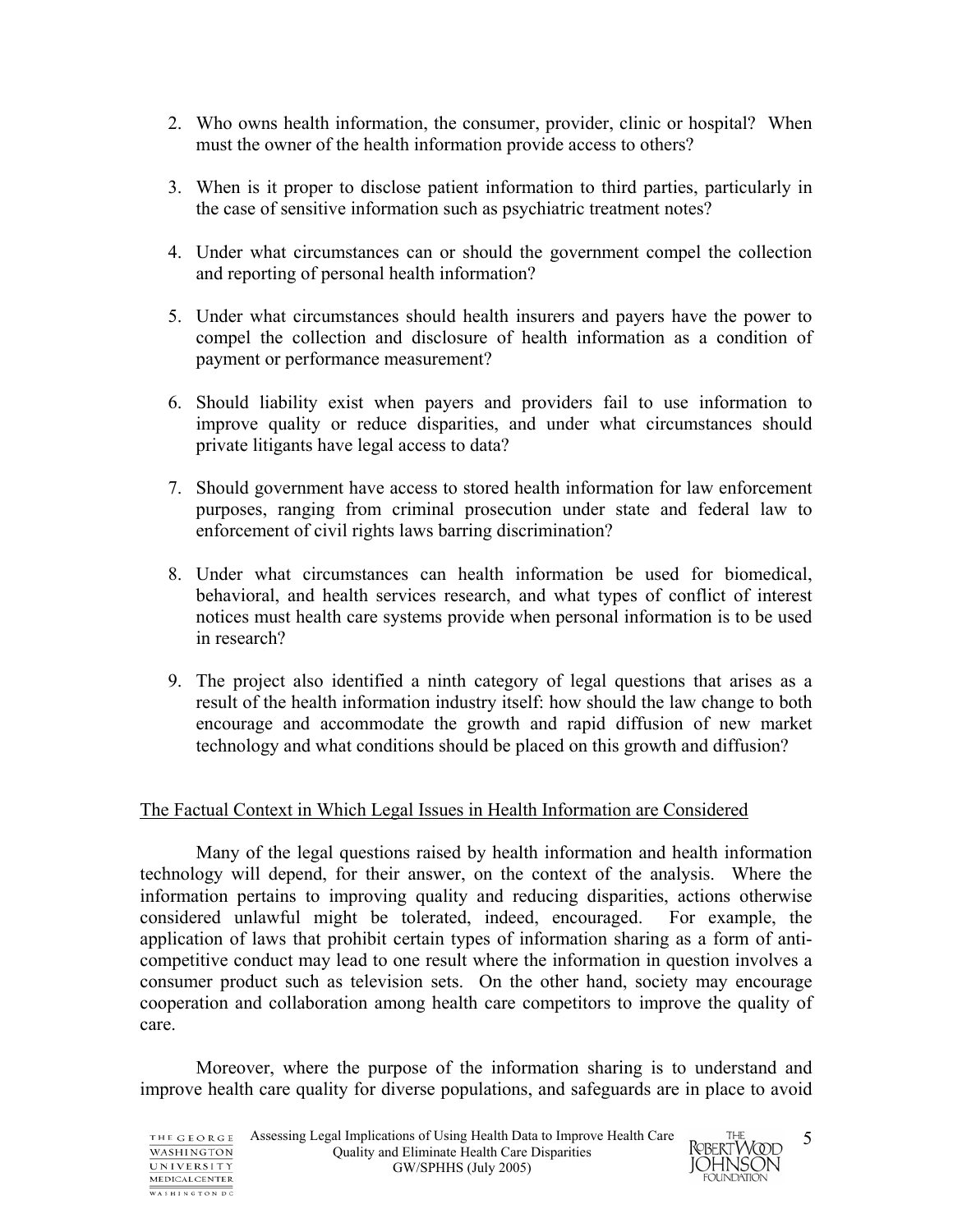improper uses of data, practices that could be viewed with enormous suspicion become desirable. For example, efforts to identify the race of health plan members or hospital patients could be thought of as a form of "racial profiling," with a purpose of denying or limiting health care. However, health care providers arguably should collect the very same data and use it in order to reduce disparities and improve quality for all. In the latter context, data collection becomes a way to achieve, rather than undermine, the overarching social goal of population-wide fairness.

### Highlighting Specific Issues

A number of issues identified by experts as meriting legal action have to do with balancing individual privacy considerations against the accessibility of health information. Others relate to the need to delineate both the required and permissible purposes for which vast new amounts of health information can be collected, stored, transmitted, used, and disclosed.

Our discussions with legal experts suggest that many of these legal issues may lend themselves to partial or full resolution through agency action and without the need for new legislation. One very clear-cut example pertains to the collection of racial and ethnic demographic data. Federal and most state law permit the collection of this data. A relatively simple resolution step, then, would be straightforward clarification from federal and state civil rights authorities that this collection is desirable and, further, the simple collection of the data could, in fact, be strong evidence *against* allegations of discrimination. Other examples of legal issues that, according to experts, may lend themselves to agency action can be found in a number of other areas, including: tax law, laws designed to curb anti-competitive conduct and health care fraud, laws pertaining to property ownership and intellectual property ownership, privacy law, civil rights laws generally, and laws whose purpose is to protect certain forms of information communication as privileged and exempt from discovery in liability actions.<sup>12</sup>

To be sure, certain legal matters will necessitate changes in statute. Experts also identified a few fundamental questions of unresolved Constitutional law. At the same time, our consultations underscored that much can be done to broaden the use of health information to improve quality and reduce disparities by simply clarifying areas of flexibility and permissibility under current law.

### *Legal issues related to health information privacy and security*

*Constitutional considerations:* The Constitution itself does not expressly provide for a right to informational privacy. In the case of *Whalen v. Roe,*13however, the United States Supreme Court recognized a limited Constitutional right to privacy with respect to information held in governmental data bases. Attempts to apply *Whalen* to health



<sup>1</sup>  $12$  For example, the legality of the collection of race and ethnicity data for permissible purposes under federal civil rights law has been clarified. 42 U.S.C.A. §2000e et. seq. (2004). <sup>13</sup> *See Whalen v. Roe*, 429 U.S. 589 (1977).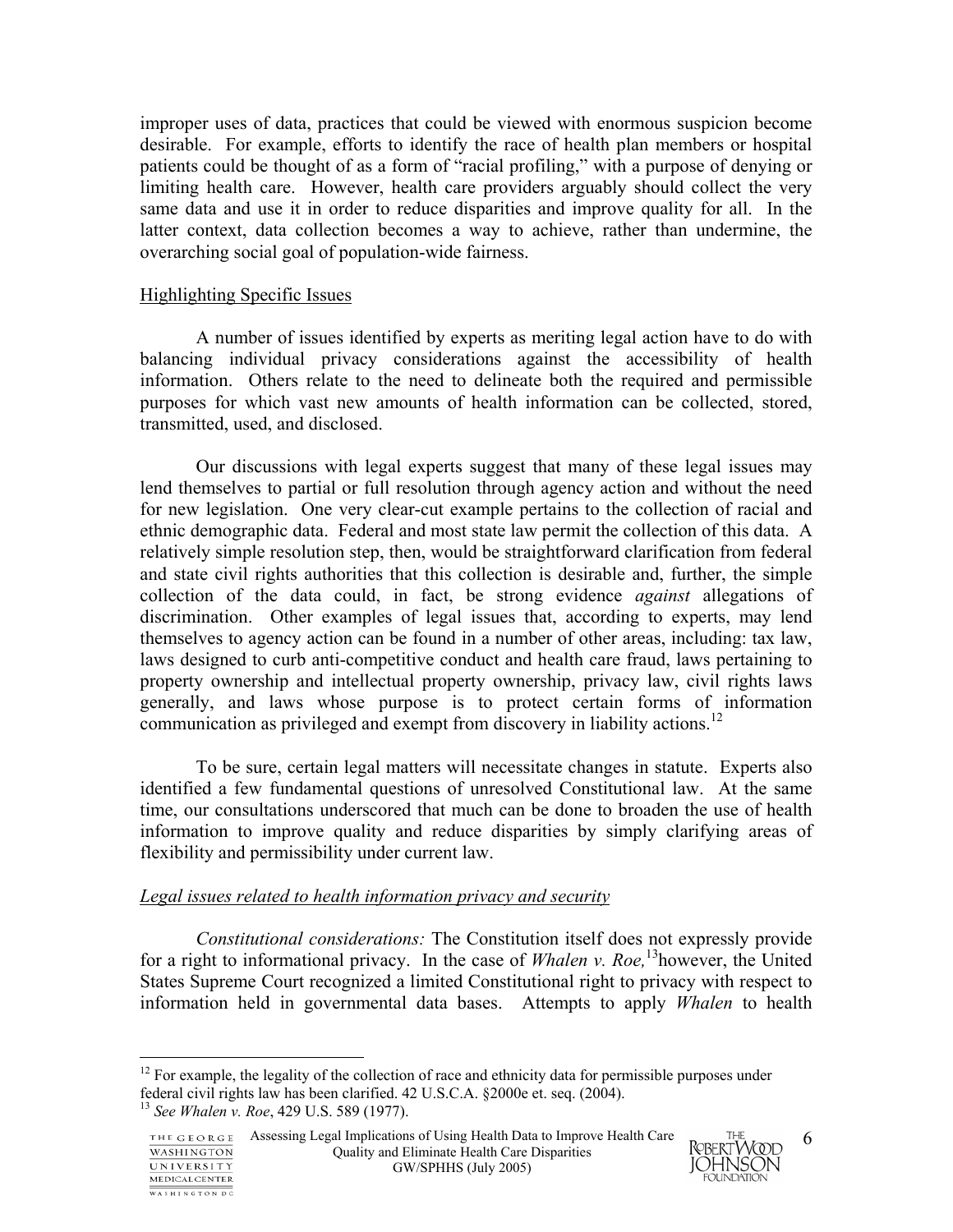information privacy more generally have been inconsistent at best.14 Just how far the Constitution protects health information privacy remains unresolved. Important questions remain: what type and level of state involvement is necessary to trigger a potential Constitutional issue? Do different types of health information systems affect the answer to the question? Will the sensitivity of the data affect the answer?

*State common law:* State common law principles typically impose a duty of confidentiality and non-disclosure on health care professionals. However, this duty of confidentiality and non-disclosure is predicated on a formal relationship between a health professional and a patient. Much of the data transmitted in the modern health care system is based only in part on a formal professional relationship. How to balance the need for confidentiality and non-disclosure against the reality of a layered health system that needs to transmit information remains a key area for resolution. Are aggregated and deidentified data still confidential? Do formal disclosure incentives overcome common law liabilities, just as compulsory reporting laws might?

*Federal privacy laws.* The "Privacy Rule" promulgated under the 1997 Health Insurance Portability and Accountability Act (HIPAA) regulates uses and disclosures of protected health information (PHI) by "covered entities" (health plans, health care clearinghouses, and certain health care providers).<sup>15</sup> The Privacy Rule regulates the use and disclosure of personal health information, as well as the types of disclosures that remain permissible because they represent aggregated and de-identified information. HIPAA's security rule also establishes safeguards for the storage and transmission of data.

 Questions in the HIPAA arena cover both information privacy and security. These questions also involve the extent to which information systems that "pass" the federal HIPAA test may, nonetheless, run into difficulties under more stringent, coexisting state laws. To what extent are the types of individual and de-identified and aggregated data transmissions that take place within modern health information systems consistent with HIPAA standards? Under what circumstances must the information industry be concerned not only with federal law but also with more stringent state law?

The health information enterprise must also examine other federal privacy laws, such as The Privacy Act of 1974 (regulating disclosure of individual health information maintained in federal government records), and The Gramm-Leach-Bliley Financial Services Modernization Act of 1999 (establishing information privacy protections for financial institutions (defined to include health insurers). Further, special federal laws apply to the disclosure of information regarding behavioral health conditions.

 $\overline{a}$ 



<sup>&</sup>lt;sup>14</sup> Paul M. Schwartz, *The Protection of Privacy in Health Care Reform*, 48 Vand. L. Rev. 295, 317 (1995) (*citing Walls v. City of Petersburg*, 895 F.2d 188 (4<sup>th</sup> Cir. 1990) (applying a non-disclosure interest to a right of privacy); *but see Gutierrez v. Lynch*, 826 F.2d 1534, 1539 (6th Cir. 1987) ("legitimate requests for medical information do not constitute an invasion of the right to privacy")). 15 45 C.F.R. §§ 160-164.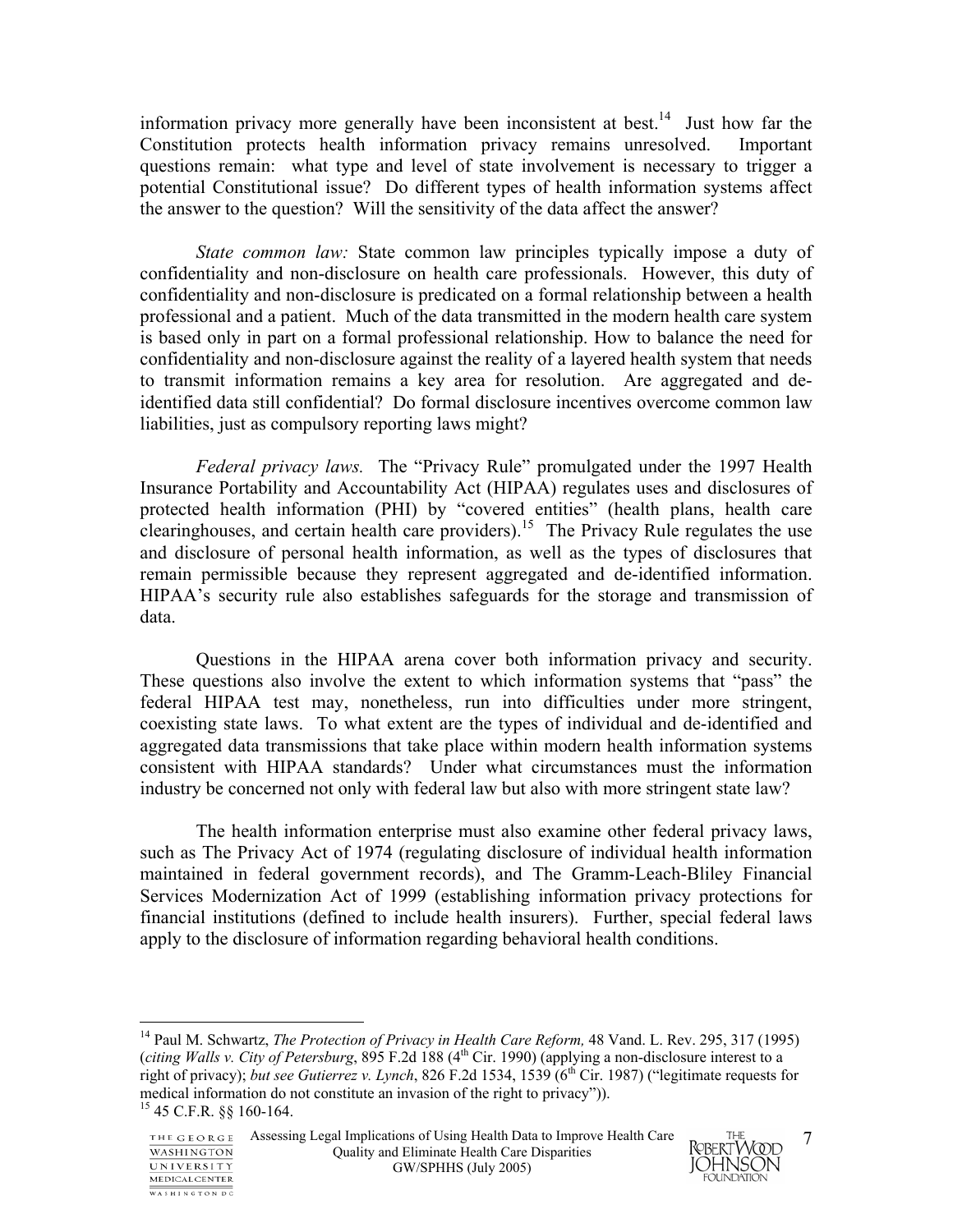*State statutes.* A patchwork of state laws regulating health information can also implicate emerging health information systems. In some cases, state laws are comprehensive and apply generally to system participants who collect, acquire, use, or disclose information within the state. Other states maintain laws specific to certain diseases or populations such as persons with HIV, sexual abuse, sexually transmitted diseases, public health information, and genetics. Resolving extensive interstate variation in information protection laws represents one of the most complex legal activities associated with the rapid expansion of health information. This resolution will depend on greater consensus regarding common standards.

### *Legal issues related to health system accountability and formation of the information industry*

 Many of the legal questions that arise relate to the formation of the information industry. Others, including some of the most difficult-to-resolve issues, involve complex balancing questions. Who should have access to certain types of information? Can health care providers become liable simply for the mere collection of certain information regardless of its use? Should industry members enjoy protections against certain types of liability for conduct that may become more evident as the volume of information expands? In other words, should the law recognize certain privileges, "safety zones," and "safe harbors," in exchange for the creation, collection, sharing, and use of certain valued information, and if so, what conditions should be placed on sanctioned activities? Finally, are there extreme cases in which the government should compel, rather than merely incentivize and encourage, the creation and production of certain information?

*Health care fraud and abuse.* Both federal and state governments, as well as private insurers alike use health care information to detect fraudulent or abusive conduct by health care providers. Even care of grossly substandard quality can be considered a "false claim" and thus an act of fraud under current law. Could care that demonstrably provides disparate outcomes to different racial and ethnic groups likewise constitute an act of fraud? Should expanded information systems be expected to provide expanded information on possible misconduct? Should "safe harbors" be developed to protect the health care industry against liability under certain circumstances, such as maintaining an active self-policing program, and if so, what would such safe harbors look like?

 Other laws designed to prevent fraud prohibit financial conflicts of interest that can arise when physicians and health professionals enter into potentially lucrative arrangements with other health care entities. Should we consider shared investment in health information systems, and donation of hardware and software to physician practices and health care corporations, an exempt activity, and if so, under what circumstances? The Medicare Modernization Act of 2003 provides for exceptions to federal fraud statutes in order to facilitate electronic prescribing, and the federal government is currently engaged in new rules designed to create broad exceptions for the building of "community-wide health information systems." Because of rapidly changing and



8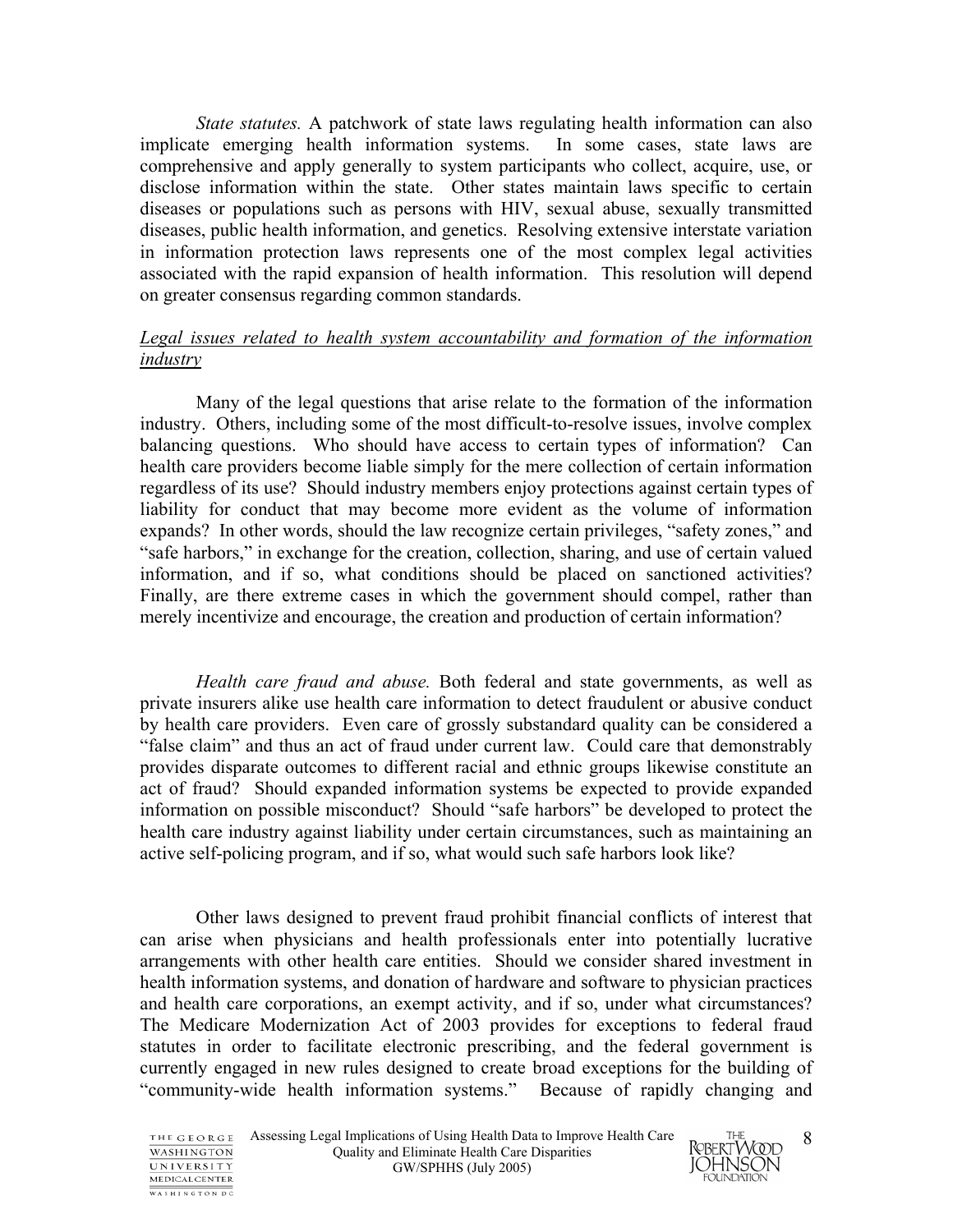emerging technology, government will need to evaluate continuously the legal sufficiency of these efforts and the ongoing applicability of these exceptions to state law.

*Antitrust considerations.* Antitrust laws exist to promote competition by averting anti-competitive conduct that impedes the operation of an open and fair market. Health care is subject to antitrust law, but the law is frequently ambiguous in the health care arena. Although the Department of Justice, which enforces federal antitrust law, has issued opinions that seemingly encourage information sharing, the rulings to date are viewed as incomplete by a number of experts. Many question whether contractual and information sharing arrangements now coming into operation will be considered lawful. Furthermore, states maintain their own antitrust laws. Contractual information exchange and sharing arrangements that appear to pass muster in one state could potentially fail in another. As with state privacy laws, the challenge of state law variation suggests that we develop common approaches to the state regulation of information systems.

*Tax law.* As with other areas of law, both the federal government and state governments maintain intricate tax laws. In health information systems, the tax implications of both the system and the shared information are tremendous. These systems include numerous participants, many of whom may be tax-exempt. Tax law prohibits tax-exempt organizations from providing financial or other benefits to private individuals and entities that are not themselves non-profit in nature. This prohibition against "private inurement," as the term is known, is rigorously enforced and the implications for shared information sharing are enormous.

 Complex tax questions for nonprofit entities also arise in the case of "unrelated business income." Unrelated business income includes income generated by a taxexempt organization from a business activity that is not substantially related to the undertaking that led to the creation of the tax-exempt organization. The tax liabilities that can flow from unrelated business income can have a chilling effect on the willingness of tax-exempt entities to undertake certain activities. This potential chilling effect should prompt us to find ways to classify enterprises in order to encourage rather than undermine the production of robust health information.

*Civil liability under health care quality and civil rights laws.* A host of federal and state laws create potential civil liability by health care providers against individuals and the government. Remedies may include money damages in situations in which the law permits suits by private individuals. Remedies for breach of civil liability statutes also can include fines, penalties and orders to cease prohibited practices and take steps to come into compliance with applicable legal requirements. The prime example of civil liability laws that carry with them the potential for individual damages is, of course, state medical malpractice law. Under certain circumstances, federal civil rights laws create potential liability for both unintentional and intentional discrimination against patients by health care providers; a 2000 United States Supreme Court effectively has outlawed private lawsuits brought by racial and ethnic minority patients for unintentional civil rights violations.16

<u>.</u>

WASHINGTON DC



<sup>16</sup> *See Alexander v. Sandoval*, 532 U.S. 275 (2001).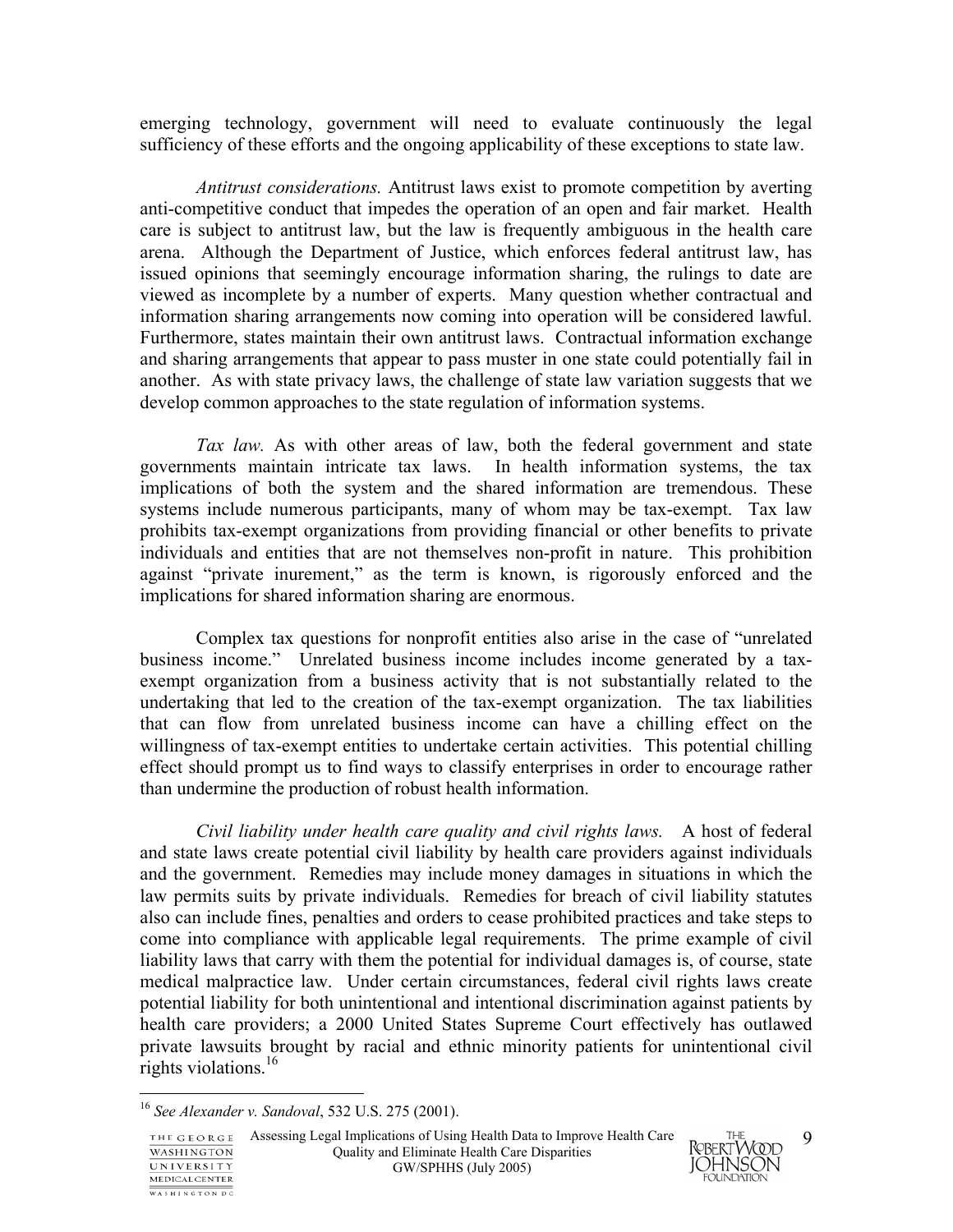In a civil action brought either by an injured person or the government, a key question is the extent to which a health care provider must disclose information as part of the legal process. Numerous state and federal laws create shields (known as privilege laws) against the disclosure of information in certain types of litigation situations. A critical issue is whether, and to what degree, privilege statutes should cover information maintained in expanded information systems. An even more basic question is whether health care providers and institutions should be required to generate and divulge large amounts of information related to health care quality or treatment of racial and ethnic minority patients, as well as other subgroups of patients protected by federal and state non-discrimination laws (e.g., persons with physical or mental disabilities protected by the Americans with Disabilities Act).

Confusion over the meaning of civil rights laws and the absence of clear guidance from the federal government has led some observers even to question whether the mere act of seeking information on the race or ethnicity of a member or patient could be a basis for civil liability under U.S. civil rights law. This assertion appears to contravene both the terms of federal civil rights laws allowing the government to collect racial data to ensure compliance, as well as other laws. For example, the State Children's Health Insurance Program (SCHIP) provides for the quarterly government reporting of racial and ethnic data related to the use of health care services. At the same time, the absence of clarifying and encouraging statements from government or perhaps standards for the collection of racial and ethnic demographic data are substantial obstacles to the expansion of information dependent efforts to improve quality and reduce disparities.

Beyond medical malpractice liability or liability for violation of civil rights laws, the production of health information raises other types of liability questions. For example, could information on poor quality care or racial and ethnic disparities generated by a health care system form the legal basis for a defamation action? How will questions of information ownership be resolved? Will courts honor the terms of written contracts developed to resolve disputes having to do with information and data ownership, intellectual property rights, confidentiality of health data, the use of trade names, system security, medical malpractice liability stemming from data errors, and in the data, and data standardization? In addition to intellectual property notions regarding ownership of the information system, certain personal property rights also exist in the data itself. Likewise, personal property rights involving individual medical records are a longstanding area of contention and will continue to attract analysis and debate in an information age.

 Liability also may spring from perceived violation of state licensure statutes on the part of health professionals whose practice, as a result of electronically shared information, crosses state lines. Because state licensure questions tend to turn on where the patient is located, physicians who expand their practice to interstate arrangements through the use of modern information systems may find themselves accountable under numerous state laws.

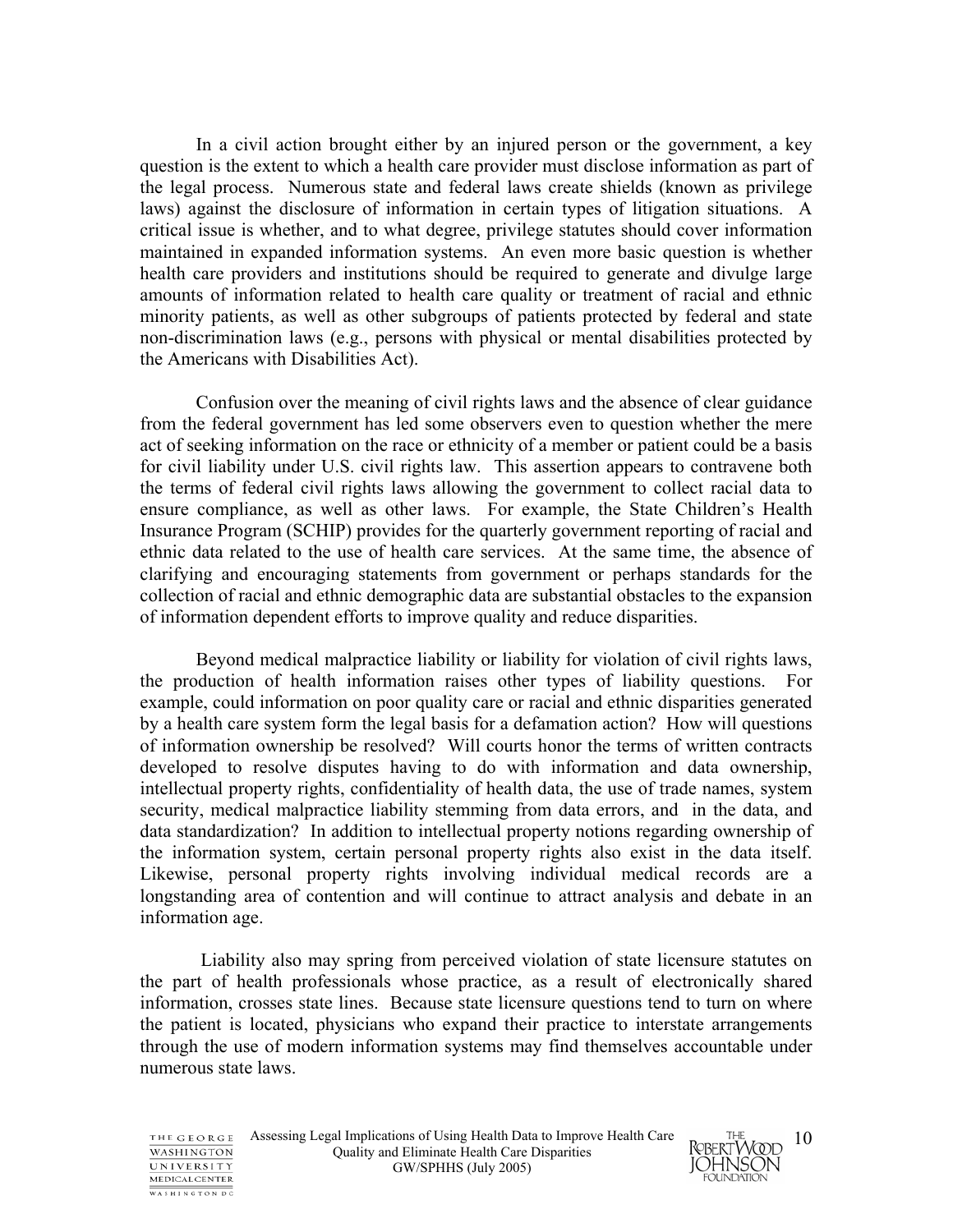*Questions of intellectual and personal property.* Experts agree that we should consider ownership of health information and health information systems as distinct legal concepts. Health information data may carry personal property rights, with numerous stakeholders making cognizable claims to ownership. The rights to a health information system involve the ascertainment of intellectual property.

Both types of property rights - personal and intellectual - are immensely valuable. Modern health information systems elevate issues of ownership. For instance, business investors seek to own the personal property or intellectual property associated with the systems and to generate profits through licensure or use fees. Federal and state laws attempt to protect the rights and income that arise from proprietary interests. These protections take many forms, such as reservations of rights through copyright, trademark, licensing, franchising, and trade secrets. Under these laws, the use of property may be conditioned on compliance with ownership laws, and ownership laws in turn may depend on the granting of certain rights by the owner. Experts agree that we will likely need to resolve the questions of data ownership and use.

*System governance.* An issue closely related to the personal and intellectual property questions is how the data sharing arrangement will be governed. Although typically governed by formal or informal agreements or contracts, governance issues can raise state and federal legal questions as well. Is a separate legal entity necessary to accomplish the data sharing functions, and if so, what corporate form should the entity take? Other issues might arise regarding the ability of corporations and other legal entities to enter into contracts, the ability of organizations of health professionals to participate in data sharing arrangements, and the additional obligations incurred by a corporate enterprise if public funds are involved in its support. Who decides which individuals and entities may participate in the electronic data sharing system and what are the criteria for participation? Who decides if the conditions for participation have been violated? What sanctions exist if agreed-upon protocols for use are violated? Resolution of governance issues can be very difficult, especially if the participants in a data sharing arrangement span more than one state.

### **Implications**

As the health care system increases its reliance on better and wider access to more accurate and timely health information, policy makers will continue to grapple with legal and other barriers. The creation and diffusion of health information technology, as well as the growth of a vibrant information-driven health care system are essential components of quality improvement and the reduction of health care disparities. Legal considerations are, however, a common impediment to change. As in countless other occasions, the task of lowering these legal barriers for quality improvement is a familiar one. For both good reasons and otherwise, the law frequently slows the pace of change. Furthermore, because the points of interaction between law and health care are so complex and the range of often-countervailing interests so powerful, finding pathways to resolution can be a significant challenge.

THE GEORGE **WASHINGTON** UNIVERSITY MEDICAL CENTER WASHINGTON DC

Assessing Legal Implications of Using Health Data to Improve Health Care Quality and Eliminate Health Care Disparities GW/SPHHS (July 2005)

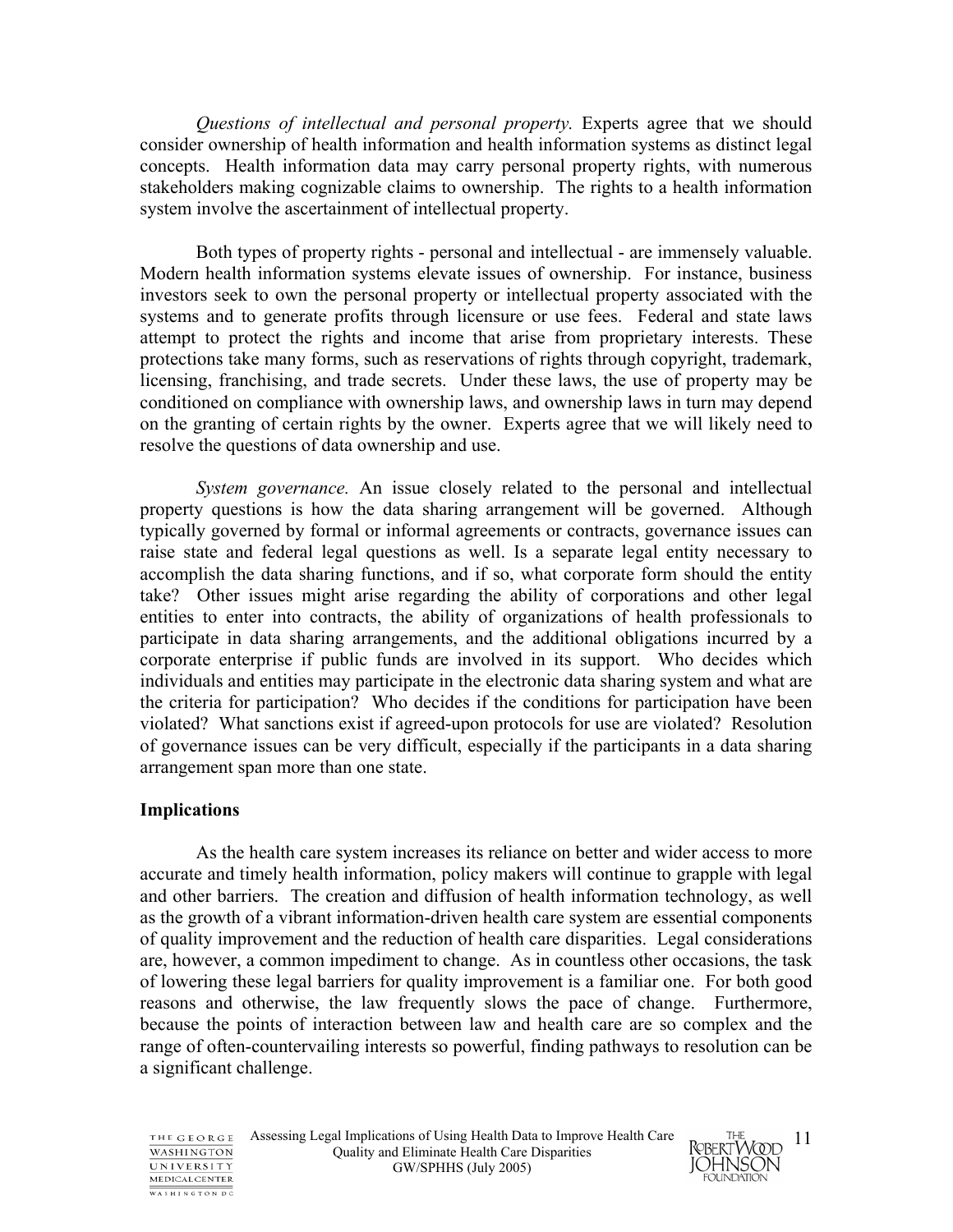The list of legal barriers and potential legal barriers can seem daunting. Nonetheless, the fact that the road to legal resolution is a difficult one should not be a deterrent. Law is a creation of society, and as social norms and expectations shift, so does the law. The strength of the link between health information and improved health care quality for all Americans can hardly be over-emphasized. As with past technological advances in the field of health care, we expect that the social imperative for progress ultimately will lead to the resolution of legal barriers to change.

Our work to date suggests that several key legal interventions might speed this resolution. First, government agencies might carefully identify those legal issues that lend themselves to relatively rapid agency clarification. In these situations, governmental agencies could consider not only clarifying the range of information collection conduct that is lawful but could actually encourage the collection and reporting of information by treating such active efforts to understand and act on health information as evidence of legal compliance.

We believe that the collection of data related to race and ethnicity is just such an issue. Agency clarification and incentivization of active information collection efforts for the purpose of quality improvement would be a major step forward. There is precedent for this type of affirmative effort to incentivize desired conduct in the area of health care for members of racial and ethnic minority groups. The HHS Office for Civil Rights has taken precisely this approach in its Limited English Proficiency guidelines, which seek to foster more accessible services by outlining positive approaches to LEP services and by treating health care providers that adopt one or more of these approaches as compliant with civil rights requirements under Title VI of the 1964 Civil Rights Act.

This incentivization approach effectively depends on affirmative efforts by the private sector rather than active regulatory oversight by public agencies. This LEP approach effectively creates a "safe harbor" against legal liability. In other words, the Office of Civil Rights created a "safe harbor" against legal liability by articulating standards of conduct that, if followed, will be deemed to be evidence of compliance. This kind of "safe harbor" has long been used as a tool for promoting voluntary compliance with complex laws in the areas of health care fraud and antitrust law (in the field of antitrust for instance, safe harbors are referred to as "safety zones"). Given the use of this "safe harbor" concept to promote the goal of language access, the same strategy could be employed to promote active self examination of health care quality data by race and ethnicity.

A second step, less simple but doable, would be the joint issuance of comprehensive standards across a series of federal agencies, in order to clarify the ways in which the emerging electronic information enterprise can proceed without running afoul of existing health privacy, tax, antitrust, and fraud laws. On numerous occasions in the past, federal government agencies have worked closely to jointly develop common standards covering a range of federal undertakings. We find examples of coordinated federal activities to further health care activities in uniform federal standards governing human subject research, health care information privacy, and civil rights compliance.